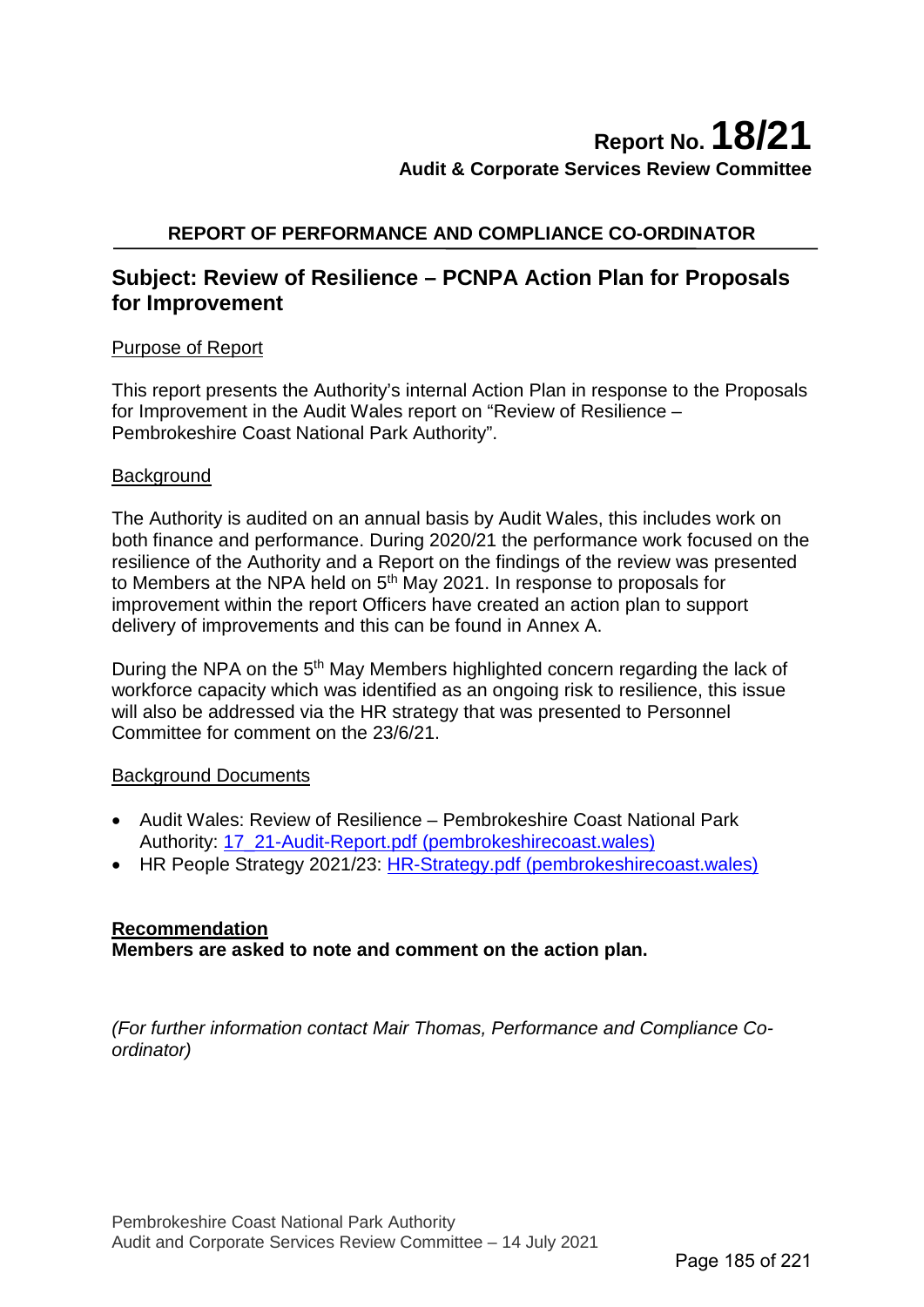# **AUDIT WALES: REVIEW OF RESILIENCE – PCNPA ACTION PLAN FOR PROPOSALS FOR IMPROVEMENT**

The Audit Wales: Review of Resilience [\(17\\_21-Audit-Report.pdf \(pembrokeshirecoast.wales\)](https://www.pembrokeshirecoast.wales/wp-content/uploads/2021/04/17_21-Audit-Report.pdf) for 2020/21 identified the following proposals for improvement

#### **Organisational resilience**

P1 To ensure the Authority has effective Business Continuity arrangements it should:

- a) review the impact of its Business Continuity Plans during the response to COVID-19 with staff to ensure they are up to date and have the right actions and measures to help counter likely threats in responding to future emergencies;
- b) ensure staff are aware of updated Business Continuity arrangements and understand the procedure for their use; and
- c) members should provide the Authority with assurance that ICT Business Continuity arrangements are sufficient to enable officers and Members to deliver their responsibilities effectively and efficiently.

#### **Workforce resilience**

P2 To improve workforce resilience the Authority should:

- a) consider the impact of the COVID-19 response and the switch to full remote working on staff wellbeing and identify how it can best support staff; and
- b) ensure Health and Safety policies and procedures are updated to take account of new working arrangements.

#### **Governance and decision making**

P3 To streamline and improve decision making the Authority should review the switch to online meetings and delegated decision making and identify opportunities to learn from its response to the pandemic and strengthen governance arrangements.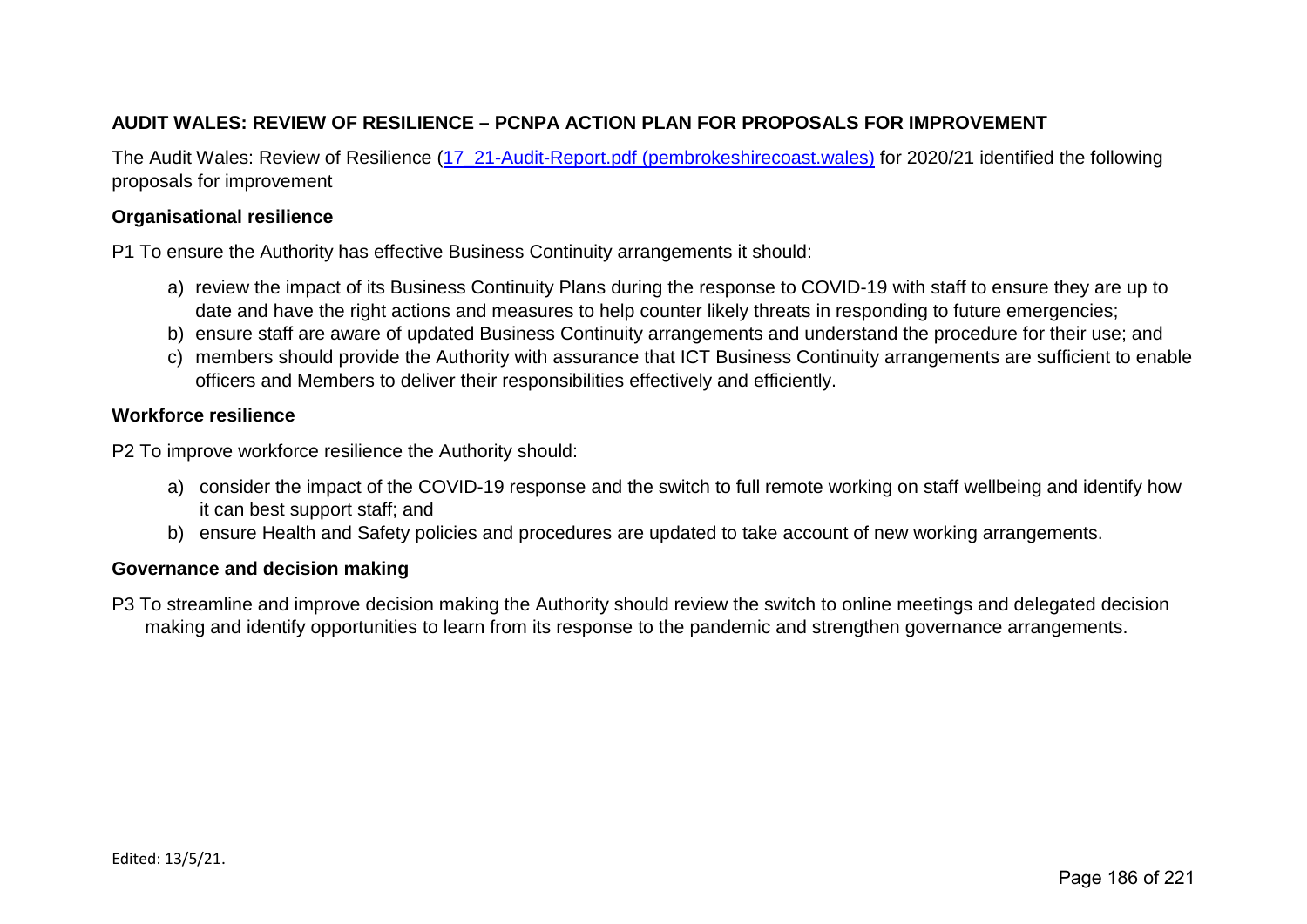# **Organisational Resilience – Business Continuity**

| <b>Action</b>                                                                                                                  | <b>Timescales</b>                                                  | <b>Lead</b>                                         | <b>Resources</b>                                                                       | <b>Status</b>      | <b>Activity 2021/22</b>          |
|--------------------------------------------------------------------------------------------------------------------------------|--------------------------------------------------------------------|-----------------------------------------------------|----------------------------------------------------------------------------------------|--------------------|----------------------------------|
| P1 (a) Develop renewed business<br>continuity approach informed by our<br>COVID 19 response experience                         | 2021-2022                                                          | IT and<br><b>Business</b><br>Improvement<br>Manager | Lead Officer time.<br>Officer time from<br>other teams to feed<br>into review process. | <b>Not Started</b> | To be carried out in<br>2021/22. |
| P1 (b) Awareness raising activities<br>with staff and members of business<br>continuity approach once new<br>approach in place | 2021-2023<br>(Dependent on<br>when above<br>action is<br>complete) | IT and<br><b>Business</b><br>Improvement<br>Manager | Lead Officer time.                                                                     | <b>Not Started</b> |                                  |
| P1 (c) Report to Members on ICT<br><b>Business Continuity arrangements</b>                                                     | 2021-2023<br>(Dependent on<br>when above<br>action is<br>complete) | IT and<br><b>Business</b><br>Improvement<br>Manager | Lead Officer time.                                                                     | <b>Not Started</b> |                                  |

# **Workforce Resilience**

| <b>Action</b>                                                                                                                                         | <b>Timescales</b>                | <b>Lead</b>       | <b>Resources</b>                                                                  | <b>Status</b> | <b>Activity 2021/22</b>                                                   |
|-------------------------------------------------------------------------------------------------------------------------------------------------------|----------------------------------|-------------------|-----------------------------------------------------------------------------------|---------------|---------------------------------------------------------------------------|
| P <sub>2</sub> (a) Work and Well-being Forms<br>completed by all staff and line<br>mangers as part of annual<br>performance review process, including | Completion of<br>forms by May 31 | <b>HR Manager</b> | Line Managers time.<br>Staff Time.<br>$HR$ time $-$ reviewing<br>completed forms. | Underway      | Revised forms issued, and<br>Staff asked to complete<br>reviews by May 31 |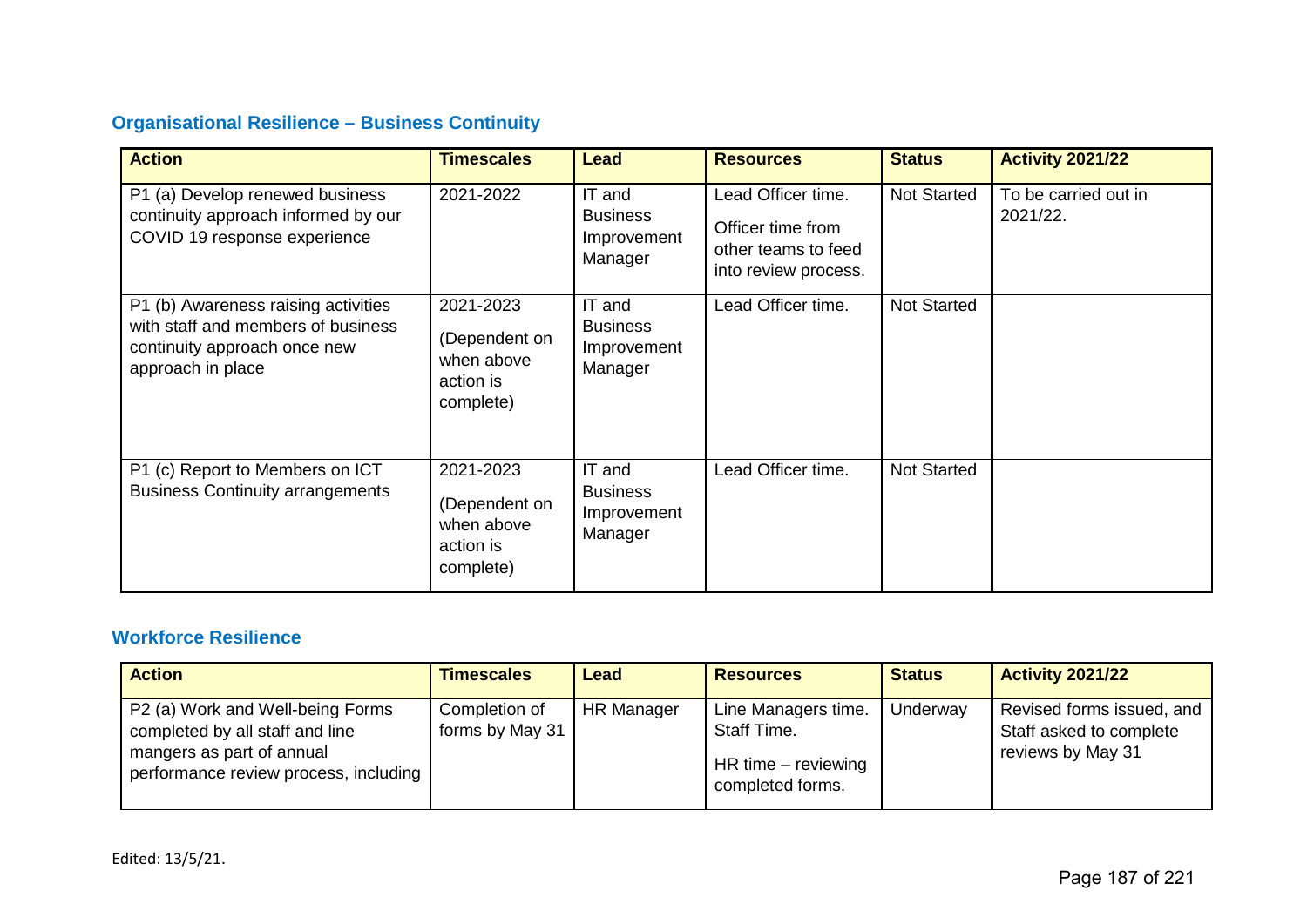| discussion with staff on future work<br>place preferences.                                                                                                                                               |                                                                                                                                                                                           |                   |                                                                                                                |                    | (deadline extended to mid<br>June).                                                                                                                                                                                                                    |
|----------------------------------------------------------------------------------------------------------------------------------------------------------------------------------------------------------|-------------------------------------------------------------------------------------------------------------------------------------------------------------------------------------------|-------------------|----------------------------------------------------------------------------------------------------------------|--------------------|--------------------------------------------------------------------------------------------------------------------------------------------------------------------------------------------------------------------------------------------------------|
| P2 (a) Information collated through<br>Work and Well-being forms to inform<br>the development of Training and<br>Development Plan and Annual Health<br>and Safety Plan (re Staff Well-being<br>element). | 2021-2022                                                                                                                                                                                 | <b>HR Manager</b> | Lead Officer Time.<br>Line Manager Time.<br>Training Budget.                                                   | <b>Not Started</b> |                                                                                                                                                                                                                                                        |
| P2 (a) To develop and pilot<br>an intensive training and coaching<br>programme to help build personal<br>capacity enabling staff to cope with<br>stress and additional pressure more<br>effectively.     | Pilot programme<br>introduced by<br>May 2021 with<br>evaluation of the<br>pilot programme<br>to develop a<br>wider<br>programme for<br>all staff and<br>managers by<br>September<br>2021. | <b>HR Manager</b> | Lead Officer Time.<br>Staff Time engaged<br>with training<br>process.<br>Cost of Training.                     | Underway           | <b>Building Resilience</b><br><b>Coaching Programme</b><br>presented to Leadership<br>Team. Resilience<br><b>Coaching Programme</b><br>rolled out through Line<br>Managers. Places<br>allocated and awaiting<br>start date from PCC.                   |
| P2 (a) Development of future options<br>for remote working for staff and<br>revised flexible working policy, co-<br>produced with Employee Forum in<br>consultation with wider staff.                    | 2021-2022                                                                                                                                                                                 | <b>HR Manager</b> | Lead Officer time.<br><b>Employee Forum</b><br>members time.<br>External expert/<br>legal advice if<br>needed. | Underway           | <b>Flexible Working Policy</b><br>(draft) discussed with Staff<br>Reps Group. V.2 of draft<br>policy has gone out to<br>consultation with all staff<br>and has been reviewed by<br>Leadership Team.<br>[2020/21 Note: Paper<br>provided and discussion |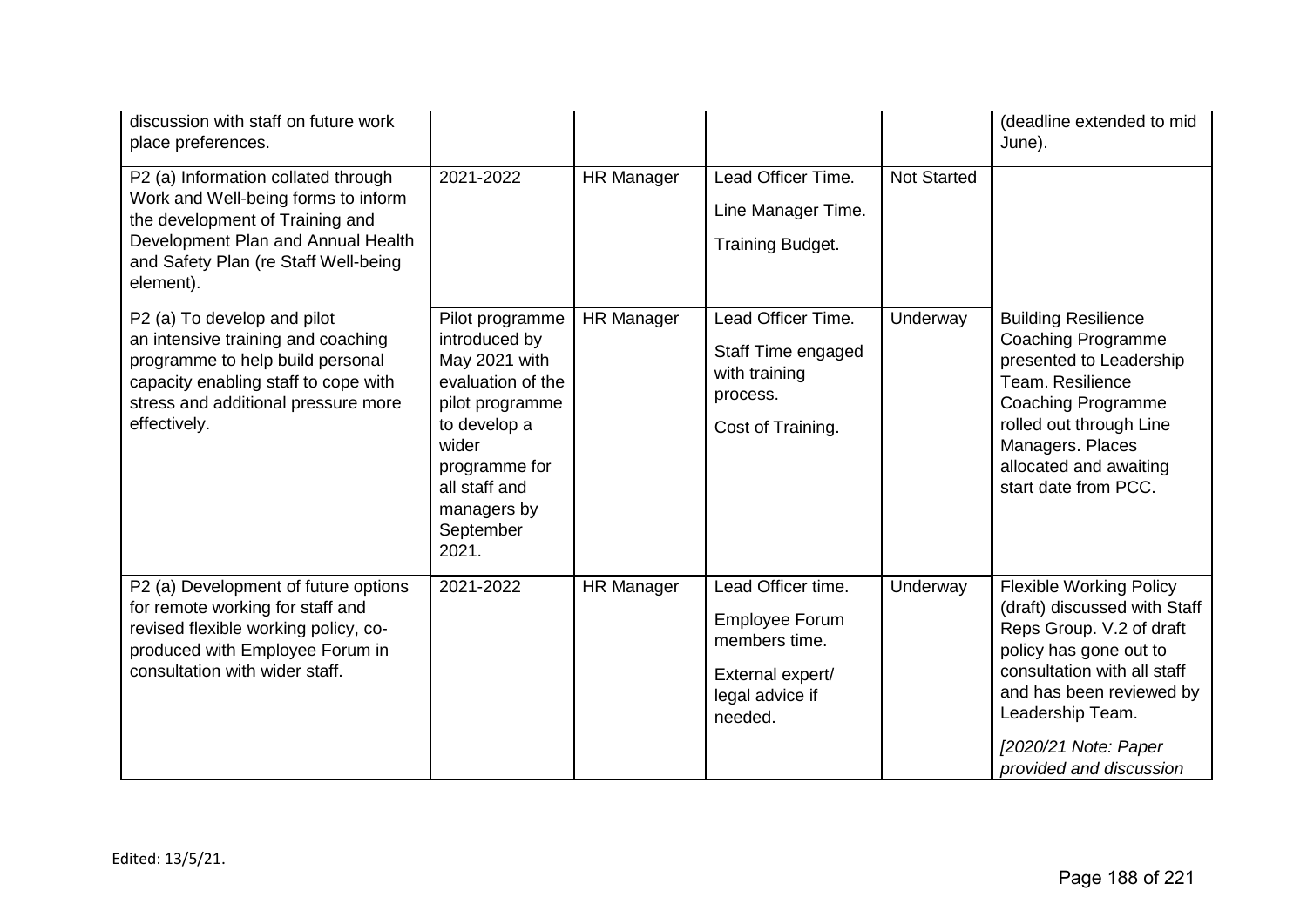|                                                                                                                                                                                               |                                                                    |                   |                                                                                         |                    | held with Members<br>through Employee Forum] |
|-----------------------------------------------------------------------------------------------------------------------------------------------------------------------------------------------|--------------------------------------------------------------------|-------------------|-----------------------------------------------------------------------------------------|--------------------|----------------------------------------------|
| P2 (b) Review of Health and Safety<br>Policies and Procedures to reflect<br>changes to flexible working policy and<br>potential increased number of staff<br>home working in the longer term. | 2021-2022<br>(Dependent on<br>when above<br>action is<br>complete) | <b>HR Manager</b> | Lead Officer time.<br>External expert/<br><b>Health and Safety</b><br>advice if needed. | <b>Not Started</b> |                                              |

# **Governance and decision making**

| <b>Action</b>                                                                                                                    | <b>Timescales</b> | Lead                                                  | <b>Resources</b>                                                                                                                                                                                 | <b>Status</b> | <b>Activity 2021/22</b>                                                                                                                                                                                                                                                                                                                                                                                                                                                                                         |
|----------------------------------------------------------------------------------------------------------------------------------|-------------------|-------------------------------------------------------|--------------------------------------------------------------------------------------------------------------------------------------------------------------------------------------------------|---------------|-----------------------------------------------------------------------------------------------------------------------------------------------------------------------------------------------------------------------------------------------------------------------------------------------------------------------------------------------------------------------------------------------------------------------------------------------------------------------------------------------------------------|
| P3 Carry out activities to support the<br>move to potential hybrid or face to<br>face meetings or continued virtual<br>meetings. | 2021-22           | Admin and<br>Democratic<br><b>Services</b><br>Manager | Lead Officer time.<br><b>Business</b><br>Improvement and IT<br>Manager time<br>Financial Costs -<br>relating to potentially<br>physical<br>infrastructure, IT<br>equipment and<br><b>Systems</b> | Underway      | Report on Means of<br><b>Holding Committee</b><br><b>Meetings in the Future</b><br>presented to NPA on 16th<br>June 2021. Potential<br>options discussed by<br>Members with outcome<br>that future meetings in<br>term of location to all be<br>hosted in Green room.<br>However video<br>conferencing is likely to<br>remain for the rest of the<br>year. Members of smaller<br>committee meetings (not<br>DM/ NPA) may decide to<br>continue holding<br>committees virtually but<br>this will be dependent on |